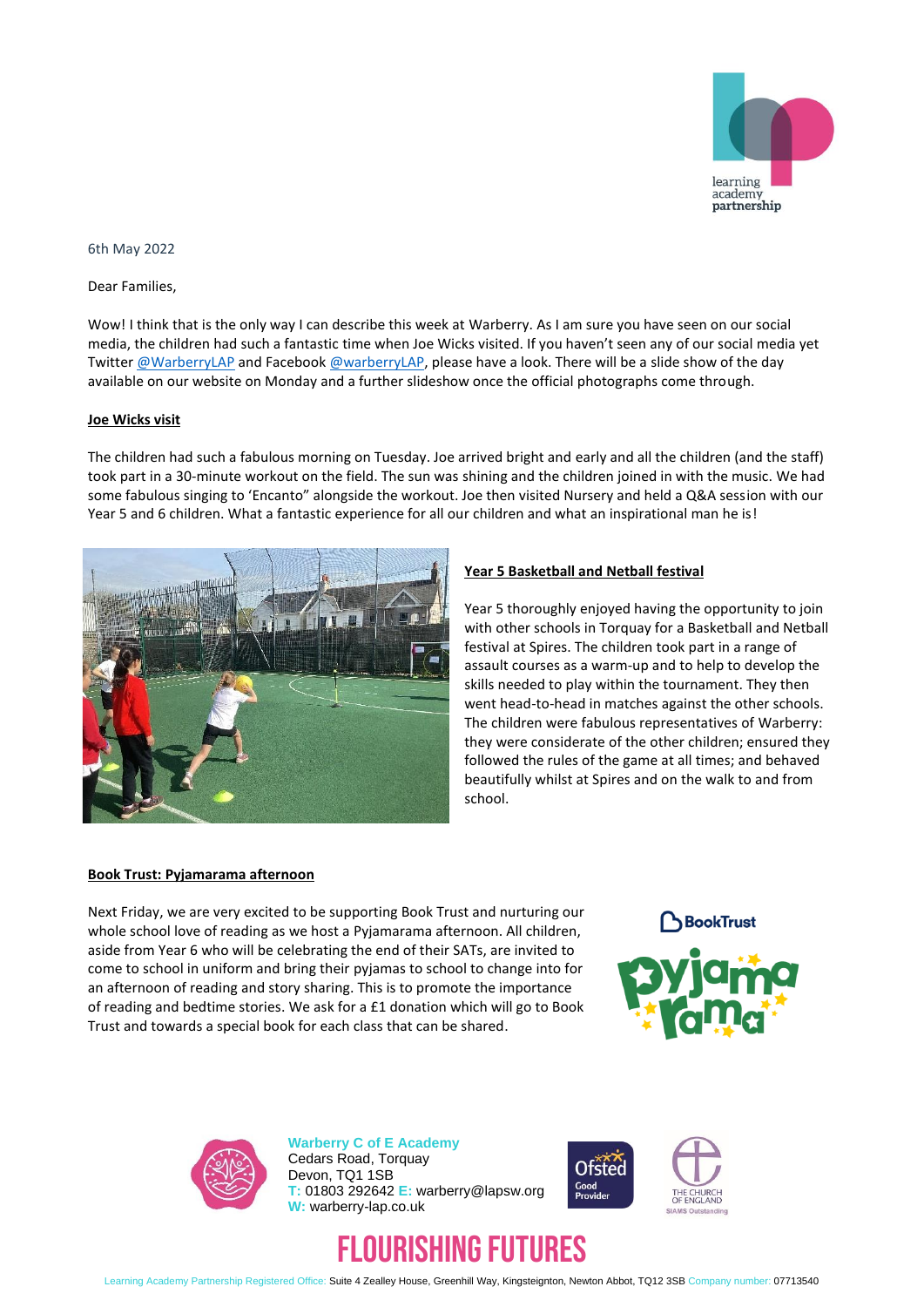

learning

academy<br>partnership

# **CATERING TEAM UPDATE**

It has been an exciting term in Catering with lots going on: Pancake Day, Red Nose Day, Easter celebration lunch and the National Eat them to Defeat them campaign!

The children loved talking about, and tasting, the different types of vegetables.



Thank you for taking the time to fill in the Parent Questionnaires. Your feedback is important to us, so that we can continually improve our service.

You told us you would like to see our meals, so we have been posting lots of foodie photos on our social media sites (a selection of which are shown below).





You also said

Less cheese ~ More Vegan options ~ A cold wrap option ~ More Asian food

We have a new menu starting after the Easter break, which will be emailed to you so you can choose and book your child's lunches. By choosing a school lunch you know your child is having a nutritious balanced meal, that is cooked from scratch, using only the best locally sourced ingredients

Look out for our next Children's Choice Theme Day on 19th May, which has been chosen by the children in Newton Abbot & Teign Hub.

Wishing you all a wonderful Easter break!

The Catering Team